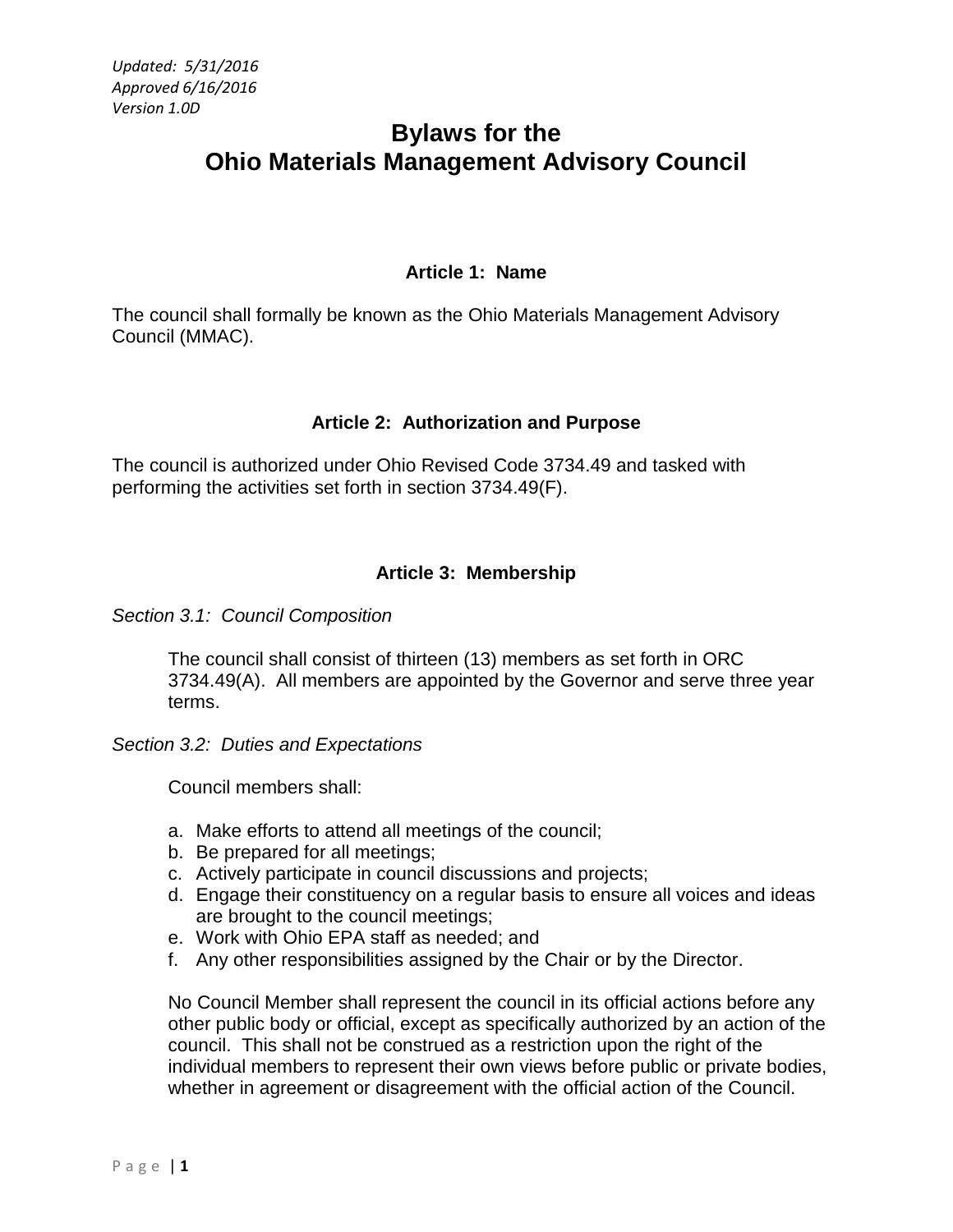## **Article 4: Officers and Support**

#### *Section 4.1: Duties*

Chair: The Chair shall preside over all meetings of the council and shall assist in developing meeting dates, agendas, work plans and provide general direction for the council.

Vice Chair: The Vice Chair shall assume all responsibilities of the Chair in his/her absence from a meeting. If the Chair position is vacant the Vice Chair shall assume the Chair's duties until a new Chair is appointed by the Ohio EPA Director.

Secretary: The Secretary shall review and confirm the accuracy of minutes and other council documents and work with the Staff Liaison to ensure all council documentation is in order.

#### *Section 4.2: Terms*

Each office shall consist of a one-year term, from July 1 to June 30. There shall be no limit on the number of terms a member may serve in either position.

An office shall be vacated if a member resigns or their term on the council expires.

## *Section 4.3: Selection/Election*

The Chair shall be appointed by the Ohio EPA Director. The Vice Chair and Secretary are to be chosen by a majority vote of the council at the first meeting of the state fiscal year.

In the event of an office vacancy, the council may fill the unexpired officer position.

#### *Section 4.4: Staff Support*

The Ohio EPA Director shall appoint a primary staff liaison to the council. The liaison shall assist in the development of all council documents, activities and serve as the primary point of contact for all council members and public inquiries.

Other Ohio EPA staff shall assist the council in its duties as requested and assigned by Ohio EPA senior management.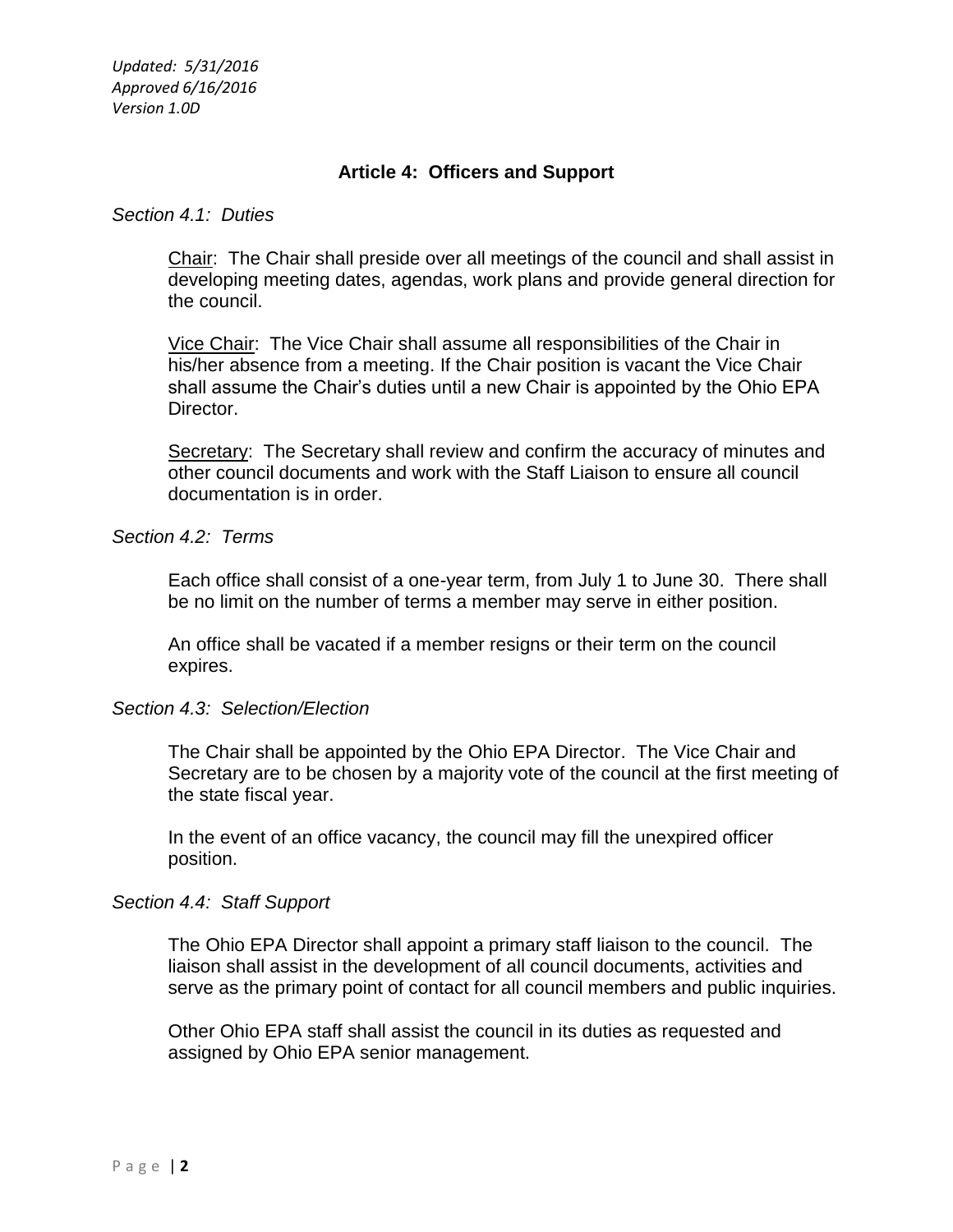## **Article 5: Meetings**

## *Section 5.1: Meeting Frequency*

In accordance with Ohio Revised Code 3734.79 (C), the council shall meet a minimum of two times each calendar year. Additional meetings may be called by the Chair, the Ohio EPA Director, or a majority vote of members.

### *Section 5.2: Meeting Notices & Open Meetings*

At a minimum, all meeting notices shall be provided electronically via email and on the council's webpage at least 15 days prior to a meeting.

All council meetings shall be held in compliance with Ohio's open meetings law, Ohio Revised Code 121.22. Opportunities for public comment may be provided.

#### *Section 5.3: Agenda*

The meeting agenda shall be established by the Chair and Ohio EPA Director or his designee. Council members may recommend agenda topics to the Chair, Ohio EPA Director or his designee prior to the meeting.

## *Section 5.4: Quorum*

At all meetings of the council, seven (7) members shall constitute a quorum for conducting business.

#### *Section 5.5: Voting*

A majority vote of the quorum present is required for approval of any and all council business. A tie vote is disapproval. A member must be present in person to cast a vote.

## **Article 6: Committees**

#### *Section 6.1: Committees*

Any member may propose the creation of a committee that aligns with the mission and purpose of the council. A majority vote by the council shall create the committee. Committee membership and processes shall be established by the council during formation of the committee. Upon completion of its work, the committee may be abolished by a majority vote of the council.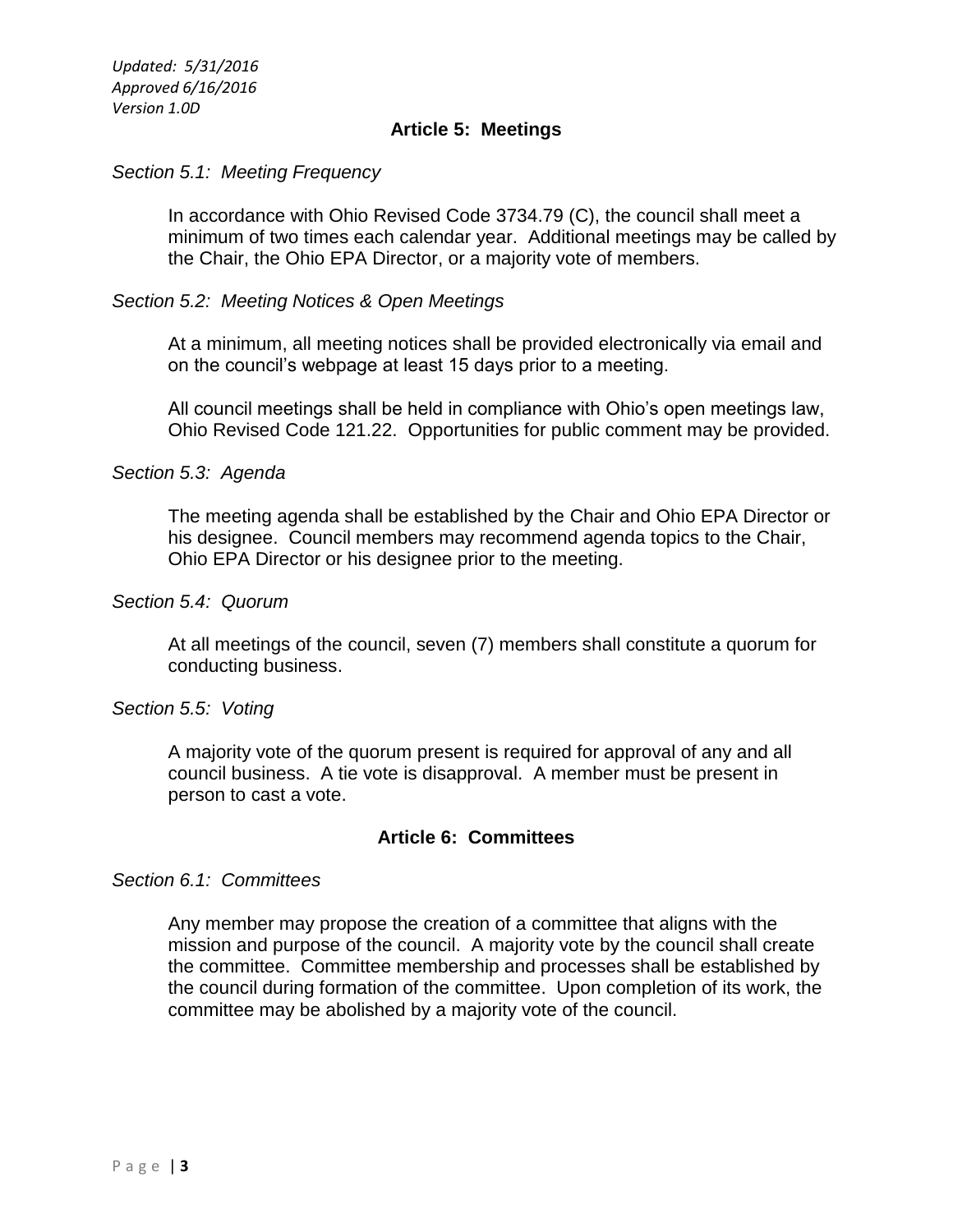## **Article 7: Adoption and Amendments of Bylaws**

## *Section 7.1: Adoption*

Upon approval by a majority vote of the Council, these bylaws thereby shall be deemed adopted and become the bylaws of the Council.

## *Section 7.2: Amendments*

Any portion of these bylaws may be altered, amended or repealed by a two-thirds majority vote, defined as twice as many votes in favor as opposed based on the quorum present. A copy of proposed changes must be provided at least 15 days prior to the meeting at which a vote is to take place. As required under ORC 3734.49, the Council must have official bylaws in effect at all times.

## **Article 8: Annual Report**

*Section 8.1: Annual Report*

The council shall work with Ohio EPA to draft the annual report prescribed by ORC 3734.49. The annual report shall be submitted no later than December 31<sup>st</sup> of each year.

## **Article 9: Miscellaneous**

#### *Section 9.1: Parliamentary Authority.*

When not in conflict with any of the provision of these bylaws, the rules contained in Roberts Rules of Order, Newly Revised shall govern the proceedings of the council. In all cases where Robert's Rules of Order conflicts or is inconsistent with these bylaws or state statute, the bylaws or statute shall control.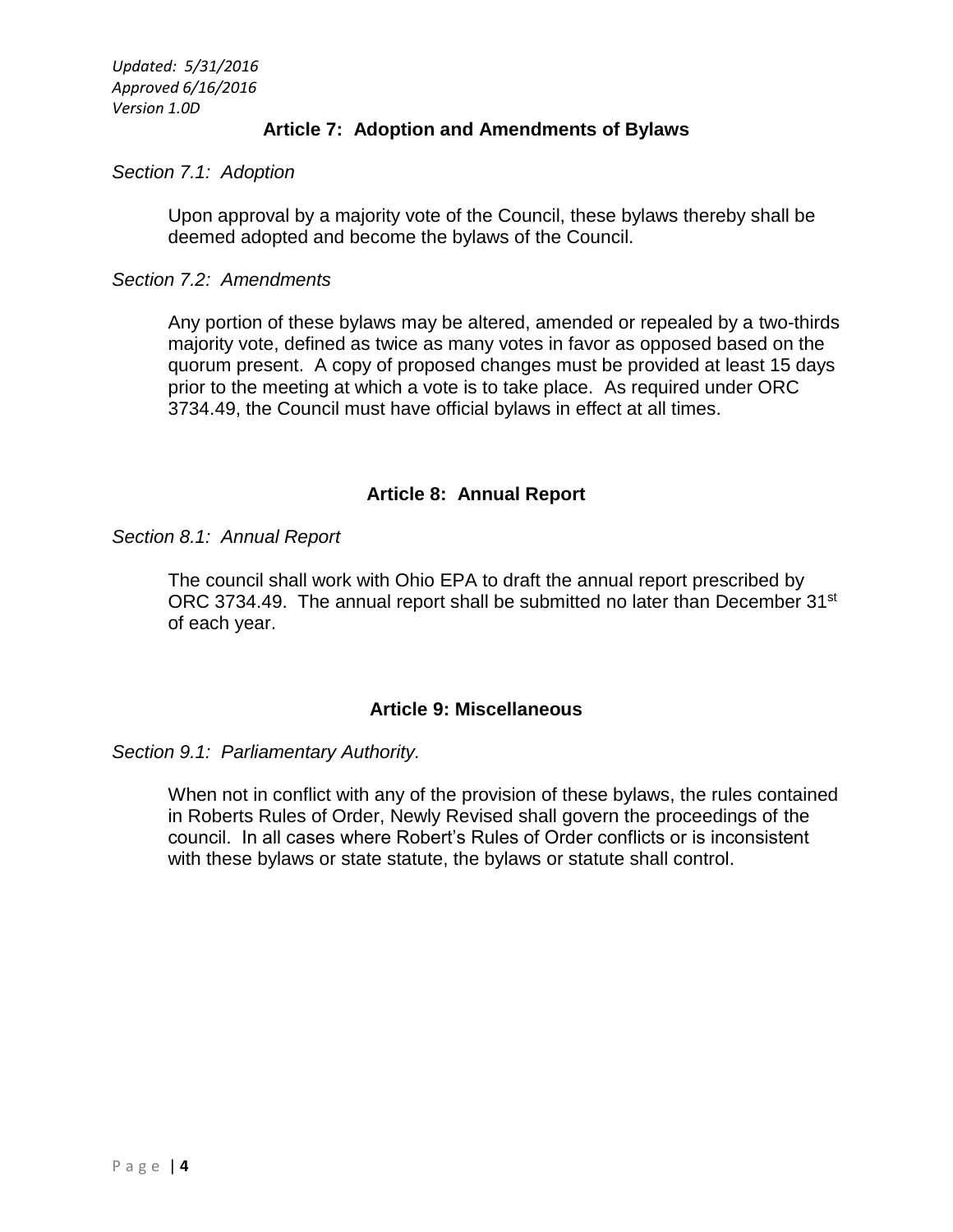# **Appendix A**

#### **3734.49 Materials management advisory council.**

(A) There is hereby created within the environmental protection agency the materials management advisory council consisting of the following thirteen members who shall be appointed by the governor with the advice and consent of the senate:

(1) One member who is an employee of a health district whose duties include enforcement of the solid waste provisions of this chapter;

(2) One member representing the interests of counties;

(3) One member representing the interests of municipal corporations;

(4) One member representing the interests of townships;

(5) One member representing the interests of solid waste management districts;

(6) One member representing a statewide environmental advocacy organization;

(7) One member representing the public;

(8) Six members, representing private industry, with knowledge of or experience in waste management, recycling, or litter prevention programs. Those members also shall represent a broad range of interests, including manufacturing, wholesale, retail, labor, raw materials, commercial recycling, and solid waste management.

#### (B)

(1) The governor shall make initial appointments to the advisory council not later than forty-five days after the effective date of this section.

(2) The following initial members of the advisory council each shall be appointed for a term ending July 1, 2016:

(a) The member representing the interests of counties;

(b) The member representing the interests of solid waste management districts;

(c) Three of the members with knowledge of or experience in waste management, recycling, or litter prevention programs.

(3) The following initial members of the advisory council each shall be appointed for a term ending July 1, 2017:

(a) The member who is an employee of a health district whose duties include enforcement of the solid waste provisions of this chapter;

(b) The member representing the interests of municipal corporations;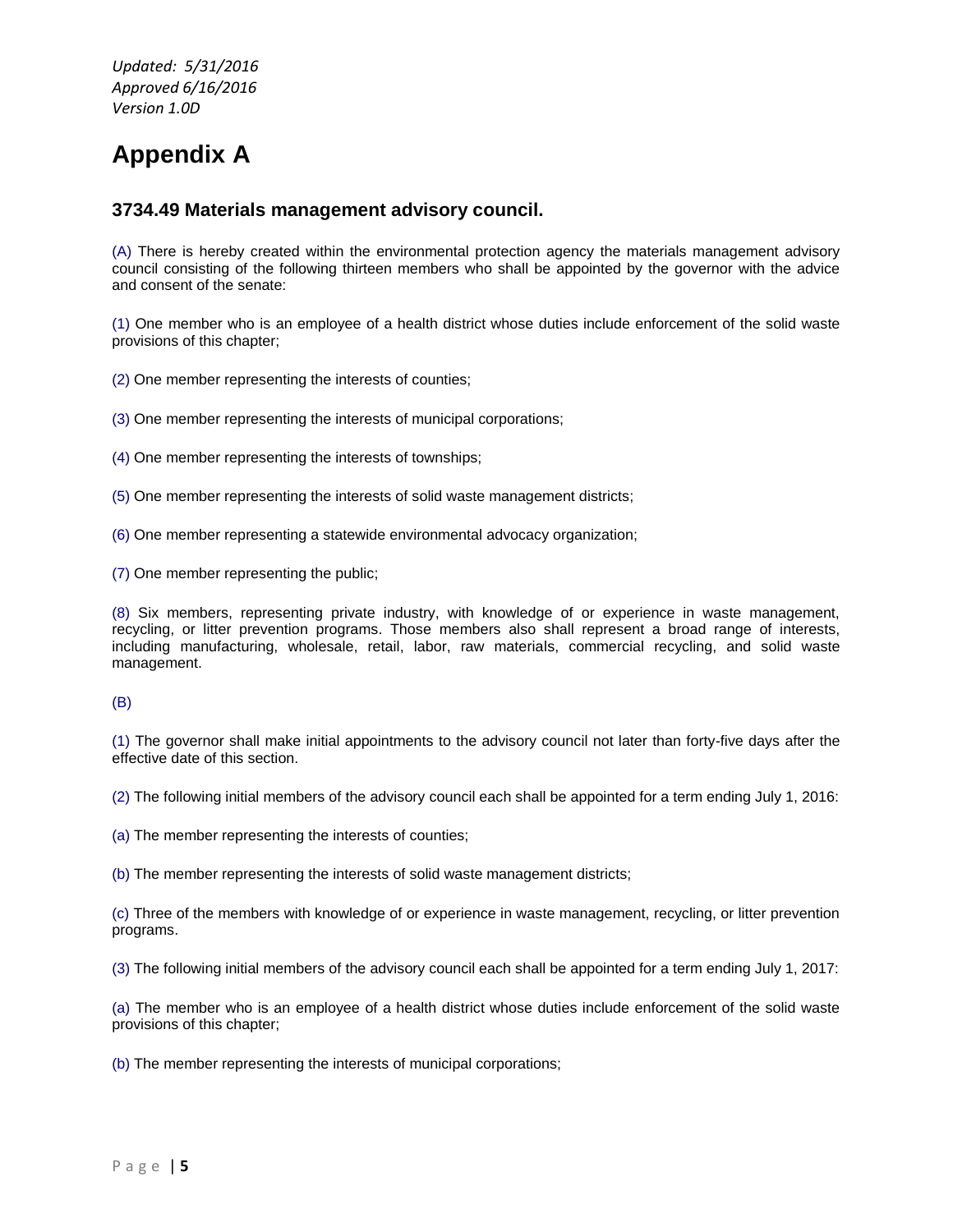*Updated: 5/31/2016 Approved 6/16/2016 Version 1.0D* (c) Three of the members with knowledge of or experience in waste management, recycling, or litter prevention programs.

(4) The following initial members of the advisory council each shall be appointed for a term ending July 1, 2018:

- (a) The member representing the interests of townships;
- (b) The member representing a statewide environmental advocacy organization;
- (c) The member representing the public.

Thereafter, terms of office shall be for three years. Each member shall hold office from the date of the member's appointment until the end of the term for which the member was appointed. In the event of death, removal, resignation, or incapacity of a member, the governor, with the advice and consent of the senate, shall appoint a successor who shall hold office for the remainder of the term for which the successor's predecessor was appointed. A member shall continue in office subsequent to the expiration date of the member's term until the member's successor takes office or until a period of sixty days has elapsed, whichever occurs first. Members may be reappointed. The governor at any time may remove a member for misfeasance, nonfeasance, or malfeasance in office.

(C) The advisory council shall hold at least two meetings each year. Special meetings may be held at the request of the chairperson or a majority of the members. The director of environmental protection shall select from among the advisory council's members a chairperson. The advisory council annually shall select from among its members a vice-chairperson and a secretary to keep a record of its proceedings. Not later than two hundred days after the selection of the first chairperson of the advisory council, the advisory council shall adopt bylaws governing its procedural operations. A majority vote of the members of the advisory council is necessary to take action on any matter.

(D) Membership on the advisory council does not constitute holding a public office or position of employment under the laws of this state and does not constitute grounds for removal of public officers or employees from their offices or positions of employment.

(E) A member of the advisory council shall serve without compensation for attending advisory council meetings, but shall be reimbursed for all ordinary and necessary expenses incurred in the performance of duties as a member.

(F) The advisory council shall do all of the following:

(1) Advise and assist the director with preparation of the state solid waste management plan and periodic revisions to the plan under section [3734.50](http://codes.ohio.gov/orc/3734.50) of the Revised Code;

(2) Approve or disapprove the draft state solid waste management plan and periodic revisions prior to adoption of the plan under sectio[n 3734.50](http://codes.ohio.gov/orc/3734.50) of the Revised Code;

(3) Annually review implementation of the state solid waste management plan;

(4) Prepare and submit an annual report to the general assembly on the state's solid waste management system and efforts towards achieving the goals, restrictions, and objectives established under divisions (A) to (C) of section [3734.50](http://codes.ohio.gov/orc/3734.50) of the Revised Code. The report may recommend legislative action.

(5) Triennially advise the director in conducting a review of the progress made toward achieving the objectives, restrictions, and goals established under divisions (A) to (C) of sectio[n 3734.50](http://codes.ohio.gov/orc/3734.50) of the Revised Code;